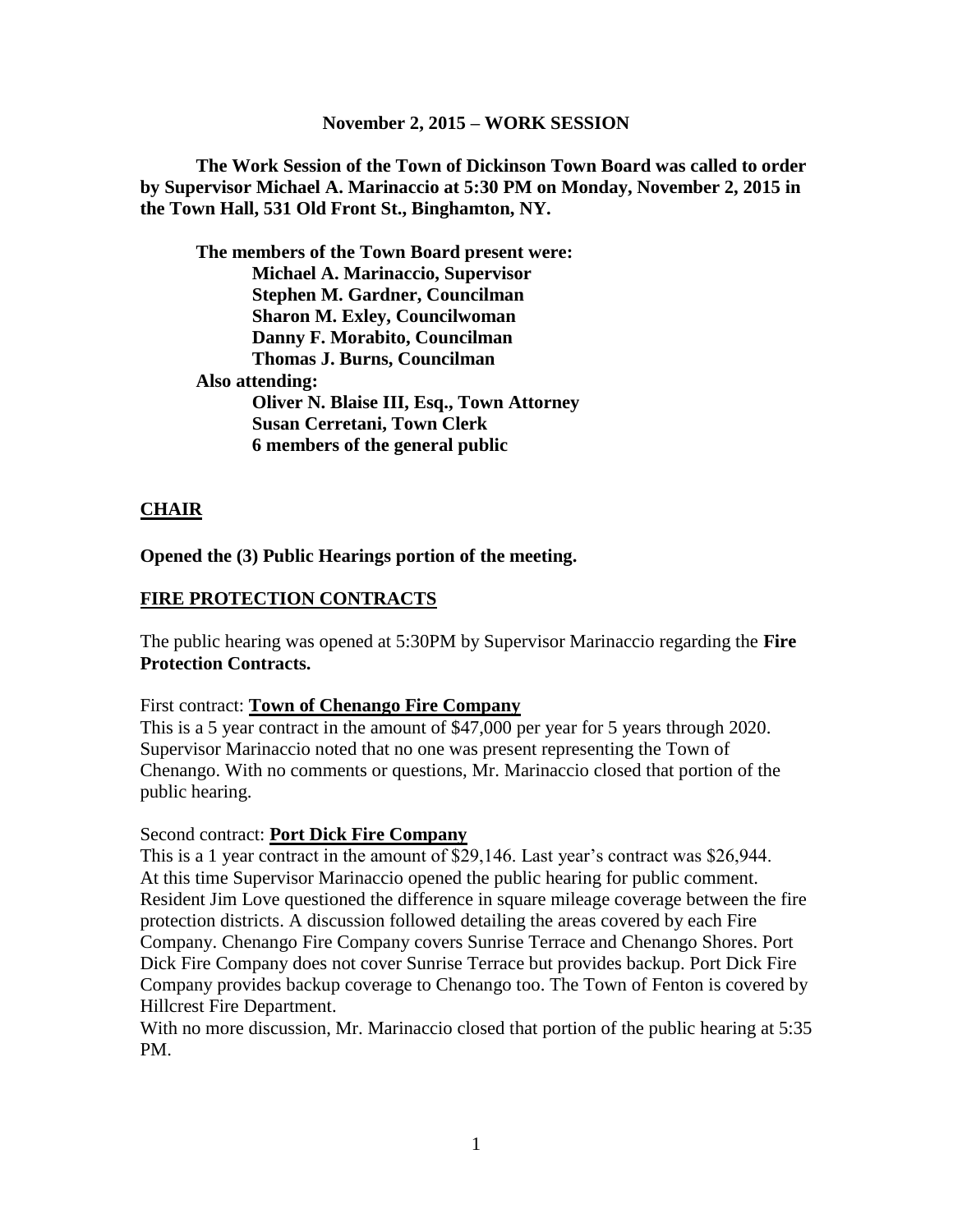#### **2016 BUDGET**

The public hearing was opened by Supervisor Marinaccio regarding the 2016 Budget at 5:35 PM.

Mr. Marinaccio stated that we are below the tax cap. There will be no increase in salaries for elected officials but there will be a 2% increase to appointed staff.

The Garbage District #1 and the Prospect Terrace extension added \$34,000 to the budget. Supervisor Marinaccio stated that health insurance has increased and that we changed the coverage for our employees. We went with a better plan than what we had with an increase of approximately \$6,000 and we are asking the staff to contribute more towards the costs.

Supervisor Marinaccio remarked that spending for 2015 was 3.8 million dollars and for comparison sake, spending will be 3.9 million for 2016. Mr. Marinaccio remarked that we stayed within the tax cap. Supervisor Marinaccio stated that we are projecting \$100,000 more in spending mostly due to mandates and retirements.

The Town was able to hold the line on taxes. For residents of the Town of Dickinson, tax bills will remain the same as last year with the exception of the Garbage District.

With no comments or questions, Mr. Marinaccio closed that portion of the public hearing at 5:45 PM.

# **GARAGE SALE LEGISLATION**

### **The public hearing was opened by Supervisor Marinaccio regarding the proposed garage sale legislation at 5:45 PM.**

Attorney Blaise stated that the proposed legislation would limit the number of garage sales that any particular residents can have in any given year. The process would be for residents to go to the town hall to obtain a permit. Each residence can have 2 garage sales in addition to the community sale. The fee will be set by separate resolution. Initially, it was decided to set a \$5.00 fee per garage sale and/or community sale. The fee would be in place to cover the administrative costs. Mr. Marinaccio remarked that it wouldn't be a money grabbing operation.

Several residents commented and expressed their concerns over this proposed law. Supervisor Marinaccio welcomed the comments and stressed that the reasons for this legislation is that it has become a safety issue with regard to traffic and parking and because a certain few are making a business out of it by having garage sales 5-6 times per year.

Code Enforcement Officer Rafferty remarked that if we don't have the permit we don't know how many garage sales people are having. There will be a notification in the spring newsletter.

Supervisor Marinaccio commented that he is not comfortable with this law, but feels that the town is forced to put this law in place. He also remarked that every law that is enacted by government can be rescinded if it is not working.

Supervisor Marinaccio thanked the residents for coming and stated that the Board will take all comments into consideration.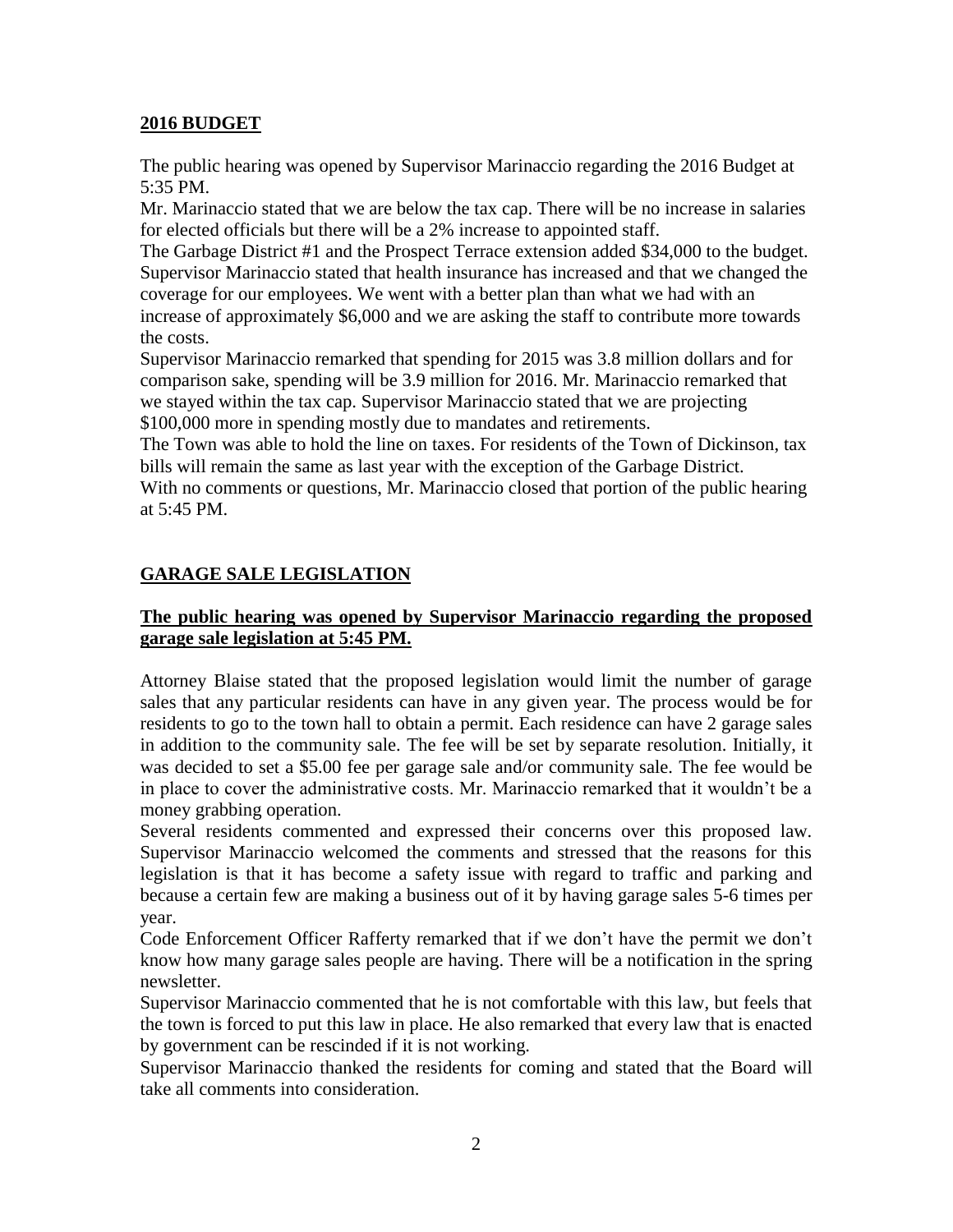With no further comments or questions, Mr. Marinaccio closed that portion of the public hearing at 5:55 PM.

### **FARMERS MARKET GROUNDBREAKING**

Councilman Burns, Gardner and Supervisor Marinaccio attended the groundbreaking for the Farmers Market. Supervisor Marinaccio commented that they need to keep a close eye on the design of the entrance exit to CCE and that there is a need for signs directing traffic. Resident Jim Love commented that the design is backwards.

Supervisor Marinaccio stated that we can re-visit traffic flow once it opens up.

Councilman Burns commented that he thinks the exit is going to cause problems.

# **PUBLIC HEARING SESSION ON BROOME DEVELOPMENTAL CENTER**

**BDC** – two issues

- Privatization
- Facility Maintenance

Supervisor Marinaccio's priorities/concerns

- 1. Residents receive proper care 24/7
- 2. 80 acres prime property with1/2 million square foot building what happens to facilities and land?

There has been no communication from Albany however, Assemblywoman Lupardo and Assemblyman Crouch have been extremely helpful and are doing their best. There was a public hearing notice in the news on the day of the hearing with no prior notice given to Supervisor Marinaccio**.** The hearing was held at **BDC.** Supervisor Marinaccio only had 3 minutes to talk and address his concerns. Supervisor Marinaccio is extremely concerned that the folks at **BDC** will receive proper care once they are moved to a private location.

# **ATTORNEY**

# **DPW AGREEMENT WITH VILLAGE**

Attorney Blaise stated that everything is still on track with the Village and hopefully we will be able to approve the agreement either this month or next month.

### **DISCUSSION/RESOLUTION ADOPTING 2016 BUDGET**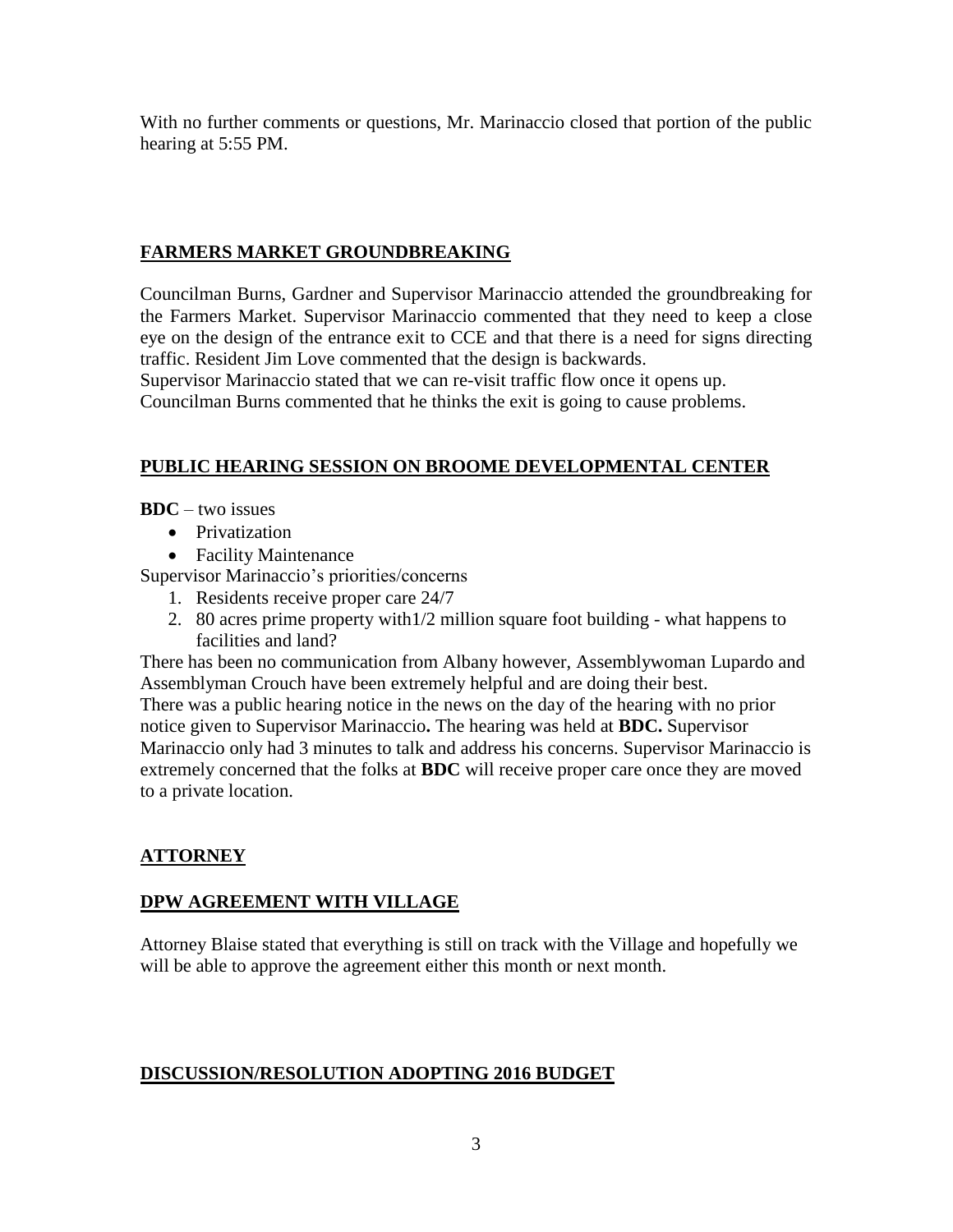Attorney will prepare the paperwork for the Budget resolution for next week's meeting. Supervisor Marinaccio asked Attorney Blaise to clarify that if the contract doesn't go through the town can downsize the budget. Attorney Blaise affirmed that statement.

#### **DISCUSSION/RESOLUTION ADOPTING GARAGE SALE LEGISLATION**

Attorney Blaise will prepare the paperwork for the Garage sale Legislation Resolution for next week's meeting.

### **DISCUSSION/RESOLUTION ADOPTING FIRE PROTECTION CONTRACTS WITH PDFC AND CFC**

Attorney Blaise will prepare the paperwork for the Fire Protection Contracts Resolutions for next week's meeting.

### **NO PARKING ON ROSEDALE DRIVE**

Attorney Blaise stated that a public hearing will be held at the Dec  $7<sup>th</sup>$  work session regarding the No Parking on Rosedale Drive. The Board will then vote on it at the Dec  $14<sup>th</sup>$  regular meeting.

Attorney Blaise asked Commissioner of Public Works Joel Kie to provide a description of where the No Parking zone will be and the GPS coordinates or foot measurements from the intersections.

Supervisor Marinaccio commented that he was contacted by a resident who is concerned about where the signs will go. The proper distance between signs is every 100 feet. The No Parking applies to house number 21 through number 7 - affecting approximately five houses. The street has narrowed because of the installation of the curbs. Two cars cannot fit through at the same time. 'No Parking' signs can be hung on the light poles as was done on Sunrise Drive. A notification mailer will be sent out to the residents on Rosedale.

### **DISCUSSION/RESOLUTION ADOPTING THE PHELPS STREET EXTENSION AS A TOWN ROAD**

Attorney Blaise will prepare the paperwork for adopting the Phelps Street Extension Resolution for next week's meeting.

Public Works Department will receive more CHPS money.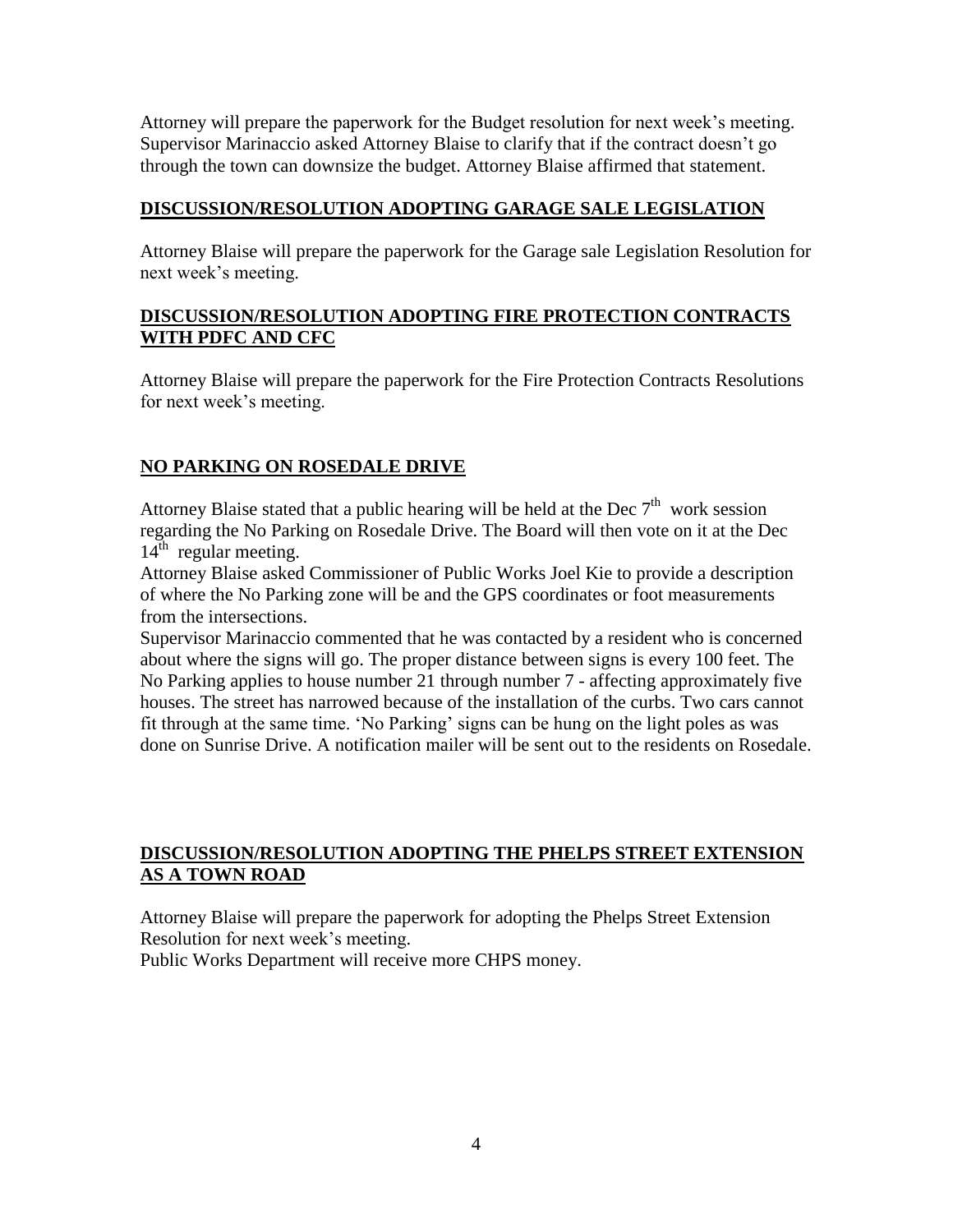### **COMMITTEE REPORTS**

### **PUBLIC WORKS**

- 1. Public Works Commissioner Kie reported Phelps Street will be black topped next week.
- 2. The Microtel will pour the slab tomorrow. Supervisor Marinaccio and Public Works Commissioner Kie visited the construction trailer and met with the project manager. There have been no change orders. The project manager overseeing the construction said that it might be open by May.
- 3. Competitive bid for door replacement. Supervisor Marinaccio called the Grant manager. There are no time limits. Mailed projections, haven't heard back. Clarifications on specifications.
- 4. Public Works Commissioner Kie reminded everyone that November  $9<sup>th</sup>$  will be the last day for yard waste pickup in the town of Dickinson and November  $10<sup>th</sup>$ for the Village of Port Dickinson. We submitted a press release to the newspaper and the notice is publicized on the website.
- 5. The highway crew will continue picking up leaves.
- 6. Problems with grass clippings mixed in with the leaves.

# **PLANNING AND ZONING**

Supervisor Marinaccio stated that the Planning Board is moving right along with the Comprehensive Plan. Councilwoman Exley was at their last meeting and stated that each of the Planning Board members was assigned a section of the Comprehensive Plan to review and they might have it ready for the board to review next month. Chairperson Jeanne Compton received a trophy designating her Town of Dickinson Zoning Board Team as the 2015 team trivia champions at the recent Coughlin and Gerhart seminar. The team consisted of Zoning Board members Jerry Ford, Patrick Doyle, Jason Delanoy, and Jeanne Compton. Chairperson Compton remarked that it was the most informative and interesting seminar she has ever attended. She added that the format was great.

Supervisor Marinaccio remarked that it is a great service that Coughlin and Gerhart provides.

### **CODE**

### **DUNKIN DONUTS**

Code Enforcement Officer Rafferty stated that Mr. Skrabalak submitted the petition and he is having difficulty establishing contact with two property owners. Code Enforcement Officer Rafferty offered to contact the other property owners on behalf of Mr. Skrabalak.